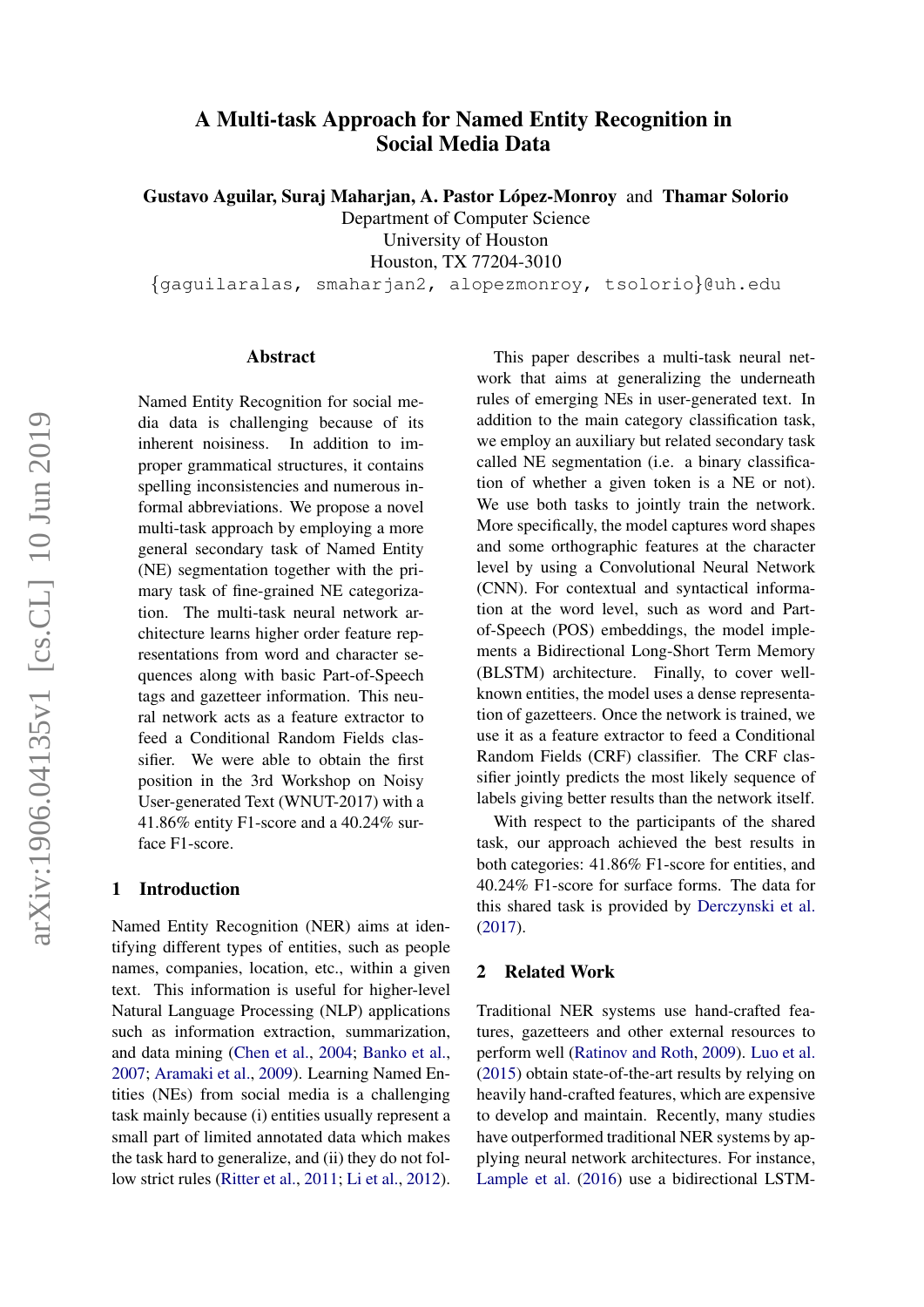CRF architecture. They obtain a state-of-theart performance without relying on hand-crafted features. [Limsopatham and Collier](#page-5-5) [\(2016\)](#page-5-5), who achieved the first place on WNUT-2016 shared task, use a BLSTM neural network to leverage orthographic features. We use a similar approach but we employ CNN and BLSTM in parallel instead of forwarding the CNN output to the BLSTM. Nevertheless, our main contribution resides on Multi-Task Learning (MTL) and a combination of POS tags and gazetteers representation to feed the network.

Recently, MTL has gained significant attention. Researchers have tried to correlate the success of MTL with label entropy, regularizers, training data size, and other aspects (Martínez Alonso and [Plank,](#page-5-6) [2017;](#page-5-6) [Bingel and Søgaard,](#page-4-4) [2017\)](#page-4-4). For instance, [Collobert and Weston](#page-4-5) [\(2008\)](#page-4-5) use a multitask network for different NLP tasks and show that the multi-task setting improves generality among shared tasks. In this paper, we take advantage of the multi-task setting by adding a more general secondary task, NE segmentation, along with the primary NE categorization task.

# 3 Methodology

This section describes our system<sup>[1](#page-1-0)</sup> in three parts: feature representation, model description<sup>[2](#page-1-1)</sup>, and sequential inference.

#### <span id="page-1-5"></span>3.1 Feature Representation

We select features to represent the most relevant aspects of the data for the task. The features are divided into three categories: character, word, and lexicons.

Character representation: we use an orthographic encoder similar to that of [Limsopatham](#page-5-5) [and Collier](#page-5-5) [\(2016\)](#page-5-5) to encapsulate capitalization, punctuation, word shape, and other orthographic features. The only difference is that we handle non-ASCII characters. For instance, the sentence *"3rd Workshop !"* becomes *"ncc Cccccccc p"* as we map numbers to 'n', letters to 'c' (or 'C' if capitalized), and punctuation marks to 'p'. Non-ASCII characters are mapped to 'x'. This encoded representation reduces the sparsity of character features and allows us to focus on word shapes and punctuation patterns. Once we have an encoded word, we represent each character with a 30-dimensional vector [\(Ma and Hovy,](#page-5-7) [2016\)](#page-5-7). We account for a maximum length of  $20$  characters<sup>[3](#page-1-2)</sup> per word, applying post padding on shorter words and truncating longer words.

Word representation: we have two different representations at the word level. The first one uses pre-trained word embeddings trained on 400 million tweets representing each word with 400 di-mensions [\(Godin et al.,](#page-5-8) [2015\)](#page-5-8)<sup>[4](#page-1-3)</sup>. The second one uses Part-of-Speech tags generated by the CMU Twitter POS tagger [\(Owoputi et al.,](#page-5-9) [2013\)](#page-5-9). The POS tag embeddings are represented by 100 dimensional vectors. In order to capture contextual information, we account for a context window of 3 tokens on both words and POS tags, where the target token is in the middle of the window.

We randomly initialize both the character features and the POS tag vectors using a uniform distribution in the range  $\left[-\sqrt{\frac{3}{dim}}\right, +\sqrt{\frac{3}{dim}}\right]$ , where  $dim$  is the dimension of the vectors from each feature representation [\(He et al.,](#page-5-10) [2015\)](#page-5-10).

Lexical representation: we use gazetteers provided by [Mishra and Diesner](#page-5-11) [\(2016\)](#page-5-11) to help the model improve its precision for well-known entities. For each word we create a binary vector of 6 dimensions (one dimension per class). Each of the vector dimensions is set to one if the word appears in the gazetteers of the related class.

#### 3.2 Model Description

Character level CNN: we use a CNN architecture to learn word shapes and some orthographic features at the character level representation (see Fig-ure [1\)](#page-2-0). The characters are embedded into a  $\mathbb{R}^{d \times l}$ dimensional space, where  $d$  is the dimension of the features per character and  $l$  is the maximum length of characters per word. Then, we take the character embeddings and apply 2-stacked convolutional layers. Following [Zhou et al.](#page-5-12) [\(2015\)](#page-5-12), we perform a *global average pooling*[5](#page-1-4) instead of the widely used *max pooling* operation. Finally, the result is passed to a fully-connected layer using a Rectifier Linear Unit (ReLU) activation function, which yields the character-based representation of

<span id="page-1-1"></span><span id="page-1-0"></span><sup>1</sup> <https://github.com/tavo91/NER-WNUT17>

<sup>&</sup>lt;sup>2</sup> The neural network is implemented using Keras (<https://github.com/fchollet/keras>) and Theano as backend ([http://deeplearning.net/](http://deeplearning.net/software/theano/) [software/theano/](http://deeplearning.net/software/theano/)).

<span id="page-1-2"></span><sup>&</sup>lt;sup>3</sup> Different lengths do not improve results

<span id="page-1-4"></span><span id="page-1-3"></span><sup>4</sup> <http://www.fredericgodin.com/software>

<sup>5</sup> [Zhou et al.](#page-5-12) [\(2015\)](#page-5-12) empirically showed that *global average pooling* captured more extensive information from the feature maps than *max pooling*.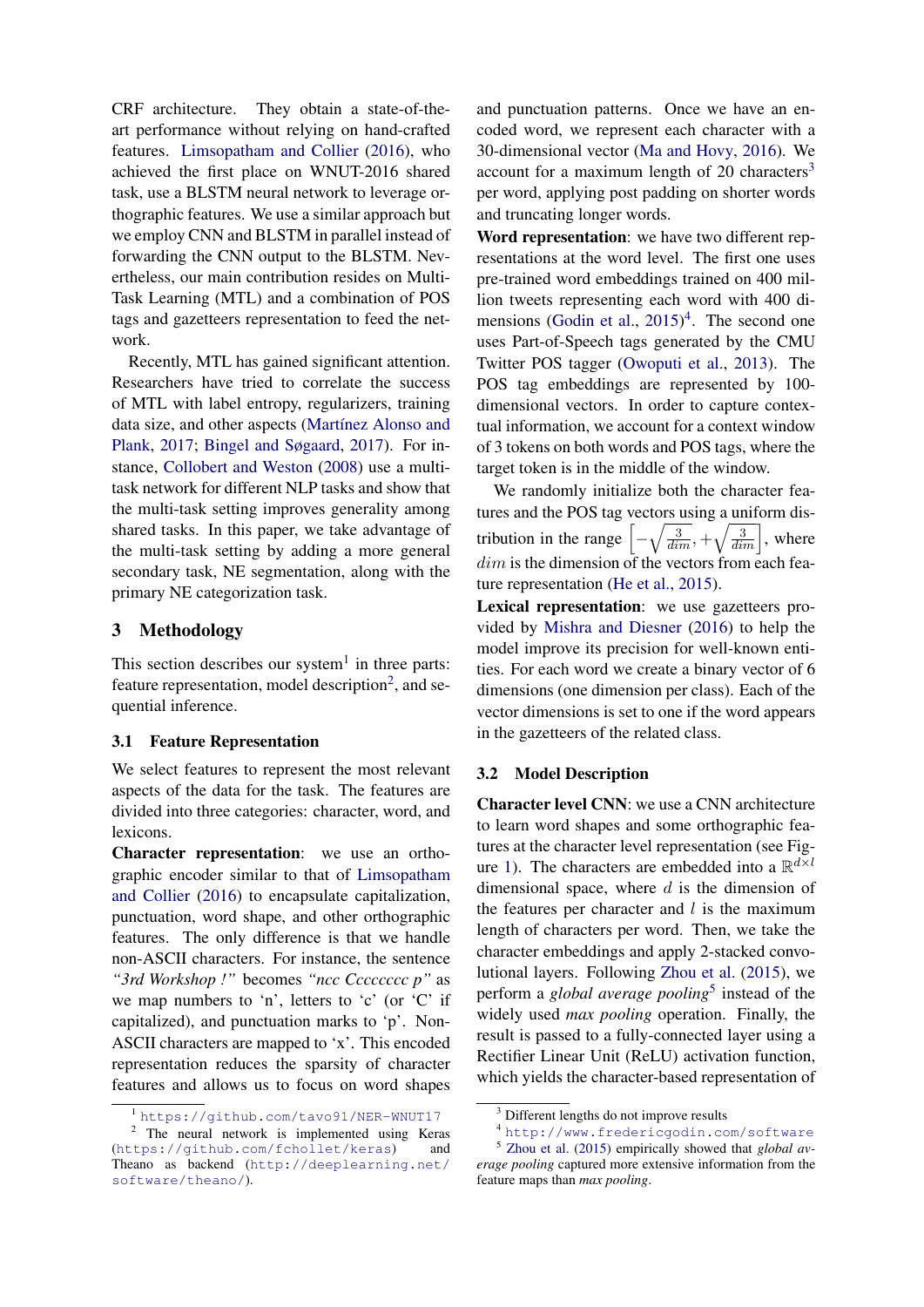

<span id="page-2-0"></span>Figure 1: Orthographic character-based representation of a word (green) using a CNN with 2-stacked convolutional layers. The first layer takes the input from embeddings (red) while the second layer (blue) takes the input from the first convolutional layer. Global Average Pooling is applied after the second convolutional layer.

a word. The resulting vector is used as input for the rest of the network.

Word level BLSTM: we use a Bidirectional LSTM [\(Dyer et al.,](#page-5-13) [2015\)](#page-5-13) to learn the contextual information of a sequence of words as described in Figure [2.](#page-2-1) Word embeddings are initialized with pre-trained Twitter word embeddings from a Skipgram model [\(Godin et al.,](#page-5-8) [2015\)](#page-5-8) using word2vec [\(Mikolov et al.,](#page-5-14) [2013\)](#page-5-14). Additionally, we use POS tag embeddings, which are randomly initialized using a uniform distribution. The model receives the concatenation of both POS tags and Twitter word embeddings. The BLSTM layer extracts the features from both forward and backward directions and concatenates the resulting vectors from each direction ( $[h;$  $[h]$ ). Following [Ma and Hovy](#page-5-7) [\(2016\)](#page-5-7), we use 100 neurons per direction. The resulting vector is used as input for the rest of the network.

Lexicon network: we take the lexical representation vectors of the input words and feed them into a fully-connected layer. We use 32 neurons on this layer and a ReLU activation function. Then, the resulting vector is used as input for the rest of the network.

Multi-task network: we create a unified model to predict the NE segmentation and NE categorization tasks simultaneously. Typically, the additional task acts as a regularizer to generalize the model [\(Goodfellow et al.,](#page-5-15) [2016;](#page-5-15) [Collobert and We](#page-4-5)[ston,](#page-4-5) [2008\)](#page-4-5). The concatenation of character, word and lexical vectors is fed into the NE segmentation



<span id="page-2-1"></span>Figure 2: Word representation of POS-tag embeddings (blue) and Twitter word embeddings (red) using a BLSTM neural network.

and categorization tasks. We use a single-neuron layer with a sigmoid activation function for the secondary NE segmentation task, whereas for the primary NE categorization task, we employ a 13- neuron<sup>[6](#page-2-2)</sup> layer with a softmax activation function. Finally, we add the losses from both tasks and feed the total loss backward during training.

#### 3.3 Sequential Inference

The multi-task network predicts probabilities for each token in the input sentence individually. Thus, those individual probabilities do not account for sequential information. We exploit the sequential information by using a Conditional Random Fields<sup>[7](#page-2-3)</sup> classifier over those probabilities. This allows us to jointly predict the most likely sequence of labels for a given sentence instead of performing a word-by-word prediction. More specifically, we take the weights learned by the multi-task neural network and use them as features for the CRF classifier (see Figure [3\)](#page-3-0). Taking weights from the common dense layer captures both of the segmentation and categorization features.

#### 4 Experimental Settings

We preprocess all the datasets by replacing the URLs with the token <URL> before performing any experiment. Additionally, we use half of development set as validation and the other half as evaluation.

<span id="page-2-2"></span><sup>6</sup> Using BIO encoding, each of the 6 classes will have a *begin* and *inside* version (e.g. B-product, I-product).

<span id="page-2-3"></span><sup>7</sup> Python CRF-Suite library: [https://github.com/](https://github.com/scrapinghub/python-crfsuite) [scrapinghub/python-crfsuite](https://github.com/scrapinghub/python-crfsuite)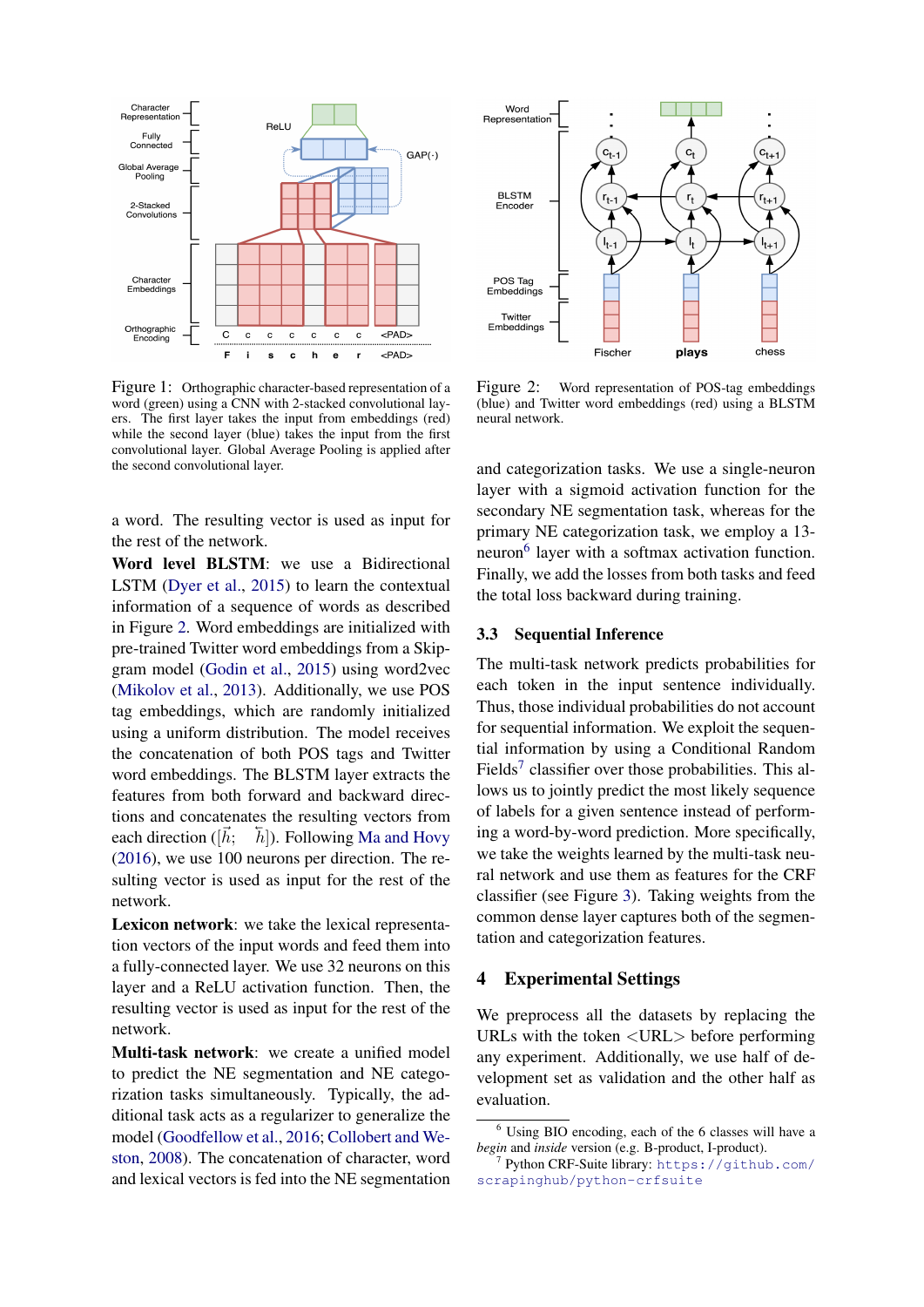

<span id="page-3-0"></span>Figure 3: Overall system design. First, the system embeds a sentence into a high-dimensional space and uses CNN, BLSTM, and dense encoders to extract features. Then, it concatenates the resulting vectors of each encoder and performs multi-task. The top left single-node layer represents segmentation (red) while the top right three-node layer represents categorization (blue). Finally, a CRF classifier uses the weights of the common dense layer to perform a sequential classification.

Regarding the network hyper-parameters, in the case of the CNN, we set the kernel size to 3 on both convolutional layers. We also use the same number of filters on both layers: 64. Increasing the number of filters and the number of convolutional layers yields worse results, and it takes significantly more time. In the case of the BLSTM architecture, we add dropout layers before and after the Bidirectional LSTM layers with dropout rates of 0.5. The dropout layers allow the network to reduce overfitting [\(Srivastava et al.,](#page-5-16) [2014\)](#page-5-16). We also tried using a batch normalization layer instead of dropouts, but the experiment yielded worse results. The training of the whole neural network is conducted using a batch size of 500 samples, and 150 epochs. Additionally, we compile the model using the AdaMax optimizer [\(Kingma and](#page-5-17) [Ba,](#page-5-17) [2014\)](#page-5-17). Accuracy and F1-score are used as evaluation metrics.

For sequential inference, the CRF classifier uses L-BFGS as a training algorithm with L1 and L2 regularization. The penalties for L1 and L2 are 1.0 and  $1.0e^{-3}$ , respectively.

#### 5 Results and Discussion

We compare the results of the multi-task neural network itself and the CRF classifier on each of our experiments. The latter one always shows the best results, which emphasizes the importance of sequential information. The results of the CRF, using the development set, are in Table [1.](#page-3-1)

Moreover, the addition of a secondary task allows the CRF to use more relevant features from

| <b>Classes</b> | Precision $(\% )$ | Recall $(\%)$ | F1(%) |
|----------------|-------------------|---------------|-------|
| corporation    | 35.71             | 29.41         | 32.26 |
| creative-work  | 60.00             | 5.26          | 9.68  |
| group          | 30.00             | 12.00         | 17.14 |
| location       | 65.71             | 56.10         | 60.53 |
| person         | 83.98             | 62.04         | 71.36 |
| product        | 39.29             | 15.71         | 22.45 |
| <b>Entity</b>  | 72.16             | 43.30         | 54.12 |
| <b>Surface</b> | 68.38             | 95.05         | 79.54 |

<span id="page-3-1"></span>Table 1: This table shows the results from the CRF classifier at the class level. The classification is conducted using the development set as both validation and evaluation.

| <b>Classes</b> | Precision $(\% )$ | Recall $(\%)$ | F1(%) |
|----------------|-------------------|---------------|-------|
| corporation    | 31.91             | 22.73         | 26.55 |
| creative-work  | 36.67             | 7.75          | 12.79 |
| group          | 41.79             | 16.97         | 24.14 |
| location       | 56.92             | 49.33         | 52.86 |
| person         | 70.72             | 50.12         | 58.66 |
| product        | 30.77             | 9.45          | 14.46 |
| <b>Entity</b>  | 57.54             | 32.90         | 41.86 |
| <b>Surface</b> | 56.31             | 31.31         | 40.24 |

<span id="page-3-2"></span>Table 2: This table shows the final results of our submission. The hardest class to predict for is *creative-work*, while the easiest is *person*.

the network improving its results from a F1-score of 52.42% to 54.12%. Our finding that a multitask architecture is generally preferable over the single task architecture is consistent with prior research [\(Søgaard and Goldberg,](#page-5-18) [2016;](#page-5-18) [Collobert](#page-4-5) [and Weston,](#page-4-5) [2008;](#page-4-5) [Attia et al.,](#page-4-6) [2016;](#page-4-6) [Maharjan](#page-5-19) [et al.,](#page-5-19) [2017\)](#page-5-19).

We also study the relevance of our features by performing multiple experiments with the same architecture and different combinations of features. For instance, removing gazetteers from the model drops the results from 54.12% to 52.69%. Similarly, removing POS tags gives worse results (51.12%). Among many combinations, the feature set presented in Section [3.1](#page-1-5) yields the best results.

The final results of our submission to the WNUT-2017 shared task are shown in Table [2.](#page-3-2) Our approach obtains the best results for the *person* and *location* categories. It is less effective for *corporation*, and the most difficult categories for our system are *creative-work* and *product*. Our intuition is that the latter two classes are the most difficult to predict for because they grow faster and have less restrictive patterns than the rest. For instance, products can have any type of letters or numbers in their names, or in the case of creative works, as many words as their titles can hold (e.g.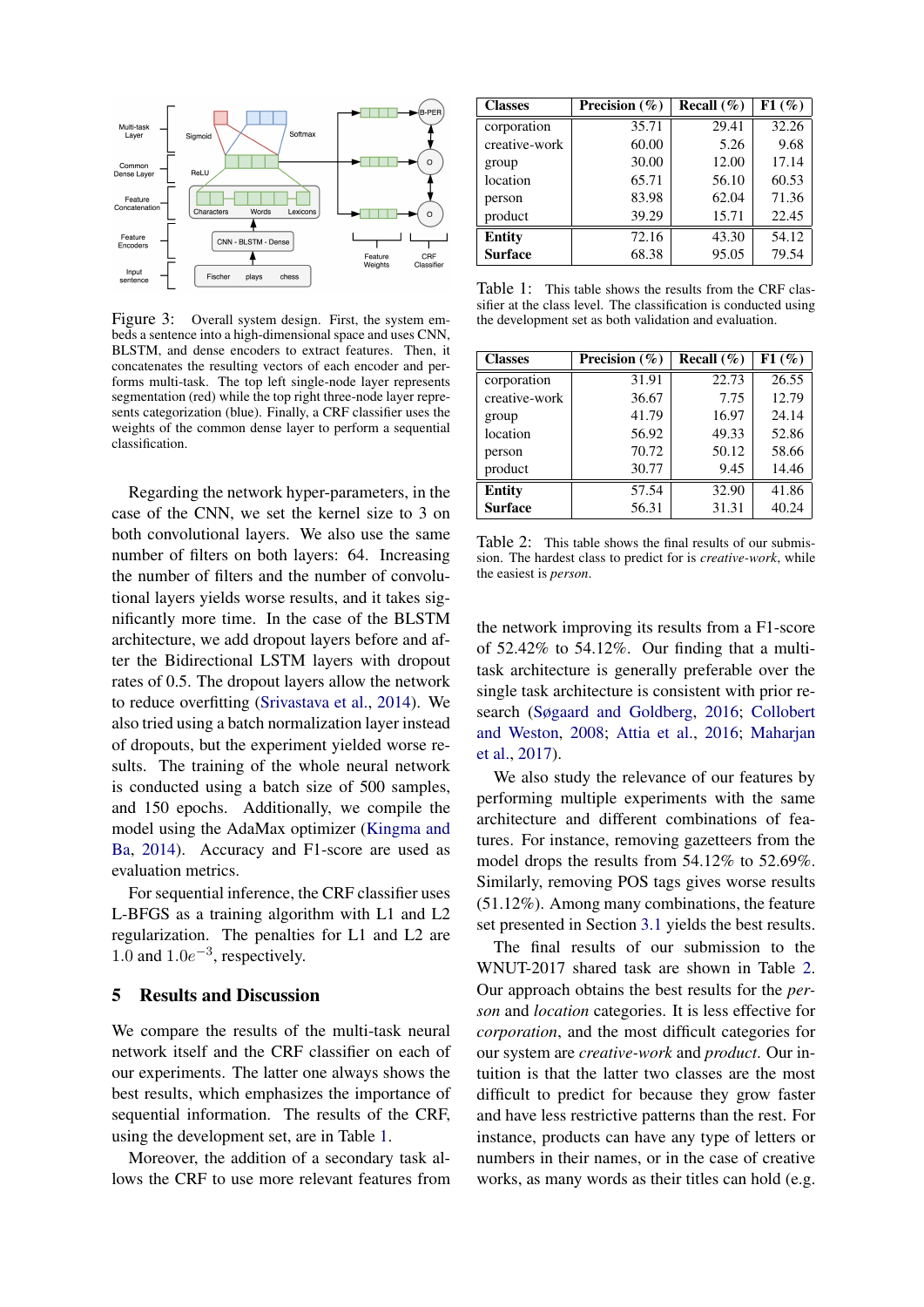| <b>Participants</b> | $F1 - E(\%)$ | $F1 - SF(%)$ |
|---------------------|--------------|--------------|
| MIC-CIS             | 37.06        | 34.25        |
| Arcada              | 39.98        | 37.77        |
| Drexel-CCI          | 26.30        | 25.26        |
| SJTU-Adapt          | 40.42        | 37.62        |
| <b>FLYTXT</b>       | 38.35        | 36.31        |
| SpinningBytes       | 40.78        | 39.33        |
| <b>UH-RITUAL</b>    | 41.86        | 40.24        |

<span id="page-4-7"></span>Table 3: The scores of all the participants in the WNUT-2017 shared task. The metrics of the shared task are entity and surface form F1-scores. Our results are highlighted.

name of movies, books, songs, etc.).

Regarding the shared-task metrics, our approach achieves a 41.86% F1-score for entities and 40.24% for surface forms. Table [3](#page-4-7) shows that our system yields similar results to the other participants on both metrics. In general, the final scores are low which states the difficulty of the task and that the problem is far from being solved.

## 6 Error Analysis

By evaluating the errors made by the CRF classifier, we find that the NE boundaries are a problem. For instance, when a NE is preceded by an article starting with a capitalized letter, the model includes the article as if it were part of the NE. This behavior may be caused by the capitalization features captured by the CNN network. Similarly, if a NE is followed by a conjunction and another NE, the classifier tends to join both NEs as if the conjunction were part of a single unified entity. Another common problem shown by the classifier is that fully-capitalized NEs are disregarded most of the time. This pattern may be related to the switch of domains in the training and testing phases. For instance, some Twitter informal ab-breviations<sup>[8](#page-4-8)</sup> may appear fully-capitalized but they do not represent NEs, whereas in Reddit and Stack Overflow fully-capitalized words are more likely to describe NEs.

## 7 Conclusion

We show that our multi-task neural network is capable of extracting relevant features from noisy user-generated text. We also show that a CRF classifier can boost the neural network results because it uses the whole sentence to predict the most likely set of labels. Additionally, our approach emphasizes the importance of POS tags in conjunction with gazetteers for NER tasks. Twitter word embeddings and orthographic character embeddings are also relevant for the task.

Finally, our ongoing work aims at improving these results by getting a better understanding of the strengths and weaknesses of our model. We also plan to evaluate the current system in related tasks where noise and emerging NEs are prevalent.

## References

- <span id="page-4-2"></span>Eiji Aramaki, Yasuhide Miura, Masatsugu Tonoike, Tomoko Ohkuma, Hiroshi Mashuichi, and Kazuhiko Ohe. 2009. [TEXT2TABLE: Medical Text Summa](http://dl.acm.org/citation.cfm?id=1572364.1572390)[rization System based on Named Entity Recognition](http://dl.acm.org/citation.cfm?id=1572364.1572390) [and Modality Identification.](http://dl.acm.org/citation.cfm?id=1572364.1572390) In *Proceedings of the Workshop on Current Trends in Biomedical Natural Language Processing*, BioNLP '09, pages 185–192, Stroudsburg, PA, USA. Association for Computational Linguistics.
- <span id="page-4-6"></span>Mohammed Attia, Suraj Maharjan, Younes Samih, Laura Kallmeyer, and Thamar Solorio. 2016. [CogALex-V Shared Task: GHHH - Detecting Se](http://aclweb.org/anthology/W16-5311)[mantic Relations via Word Embeddings.](http://aclweb.org/anthology/W16-5311) In *Proceedings of the 5th Workshop on Cognitive Aspects of the Lexicon (CogALex - V)*, pages 86–91, Osaka, Japan. The COLING 2016 Organizing Committee.
- <span id="page-4-1"></span>Michele Banko, Michael J. Cafarella, Stephen Soderland, Matt Broadhead, and Oren Etzioni. 2007. [Open Information Extraction from the Web.](http://dl.acm.org/citation.cfm?id=1625275.1625705) In *Proceedings of the 20th International Joint Conference on Artificial Intelligence*, IJCAI'07, pages 2670– 2676, San Francisco, CA, USA. Morgan Kaufmann Publishers Inc.
- <span id="page-4-4"></span>Joachim Bingel and Anders Søgaard. 2017. [Identify](http://www.aclweb.org/anthology/E17-2026)[ing beneficial task relations for multi-task learning](http://www.aclweb.org/anthology/E17-2026) [in deep neural networks.](http://www.aclweb.org/anthology/E17-2026) In *Proceedings of the 15th Conference of the European Chapter of the Association for Computational Linguistics: Volume 2, Short Papers*, pages 164–169, Valencia, Spain. Association for Computational Linguistics.
- <span id="page-4-0"></span>Hsinchun Chen, Wingyan Chung, Jennifer Jie Xu, Gang Wang, Yi Qin, and Michael Chau. 2004. [Crime Data Mining: A General Framework and](https://doi.org/10.1109/MC.2004.1297301) [Some Examples.](https://doi.org/10.1109/MC.2004.1297301) *Computer*, 37(4):50–56.
- <span id="page-4-5"></span>Ronan Collobert and Jason Weston. 2008. [A Uni](https://doi.org/10.1145/1390156.1390177)[fied Architecture for Natural Language Processing:](https://doi.org/10.1145/1390156.1390177) [Deep Neural Networks with Multitask Learning.](https://doi.org/10.1145/1390156.1390177) In *Proceedings of the 25th International Conference on Machine Learning*, ICML '08, pages 160–167, New York, NY, USA. ACM.
- <span id="page-4-3"></span>Leon Derczynski, Eric Nichols, Marieke van Erp, and Nut Limsopatham. 2017. Results of the WNUT2017 Shared Task on Novel and Emerging Entity Recognition. In *Proceedings of the 3rd Workshop on Noisy, User-generated Text (W-NUT) at EMNLP*. ACL.

<span id="page-4-8"></span><sup>8</sup> E.g. *LOL* is an informal social media expression that stands for *Laughing Out Loud*, which is not an NE.